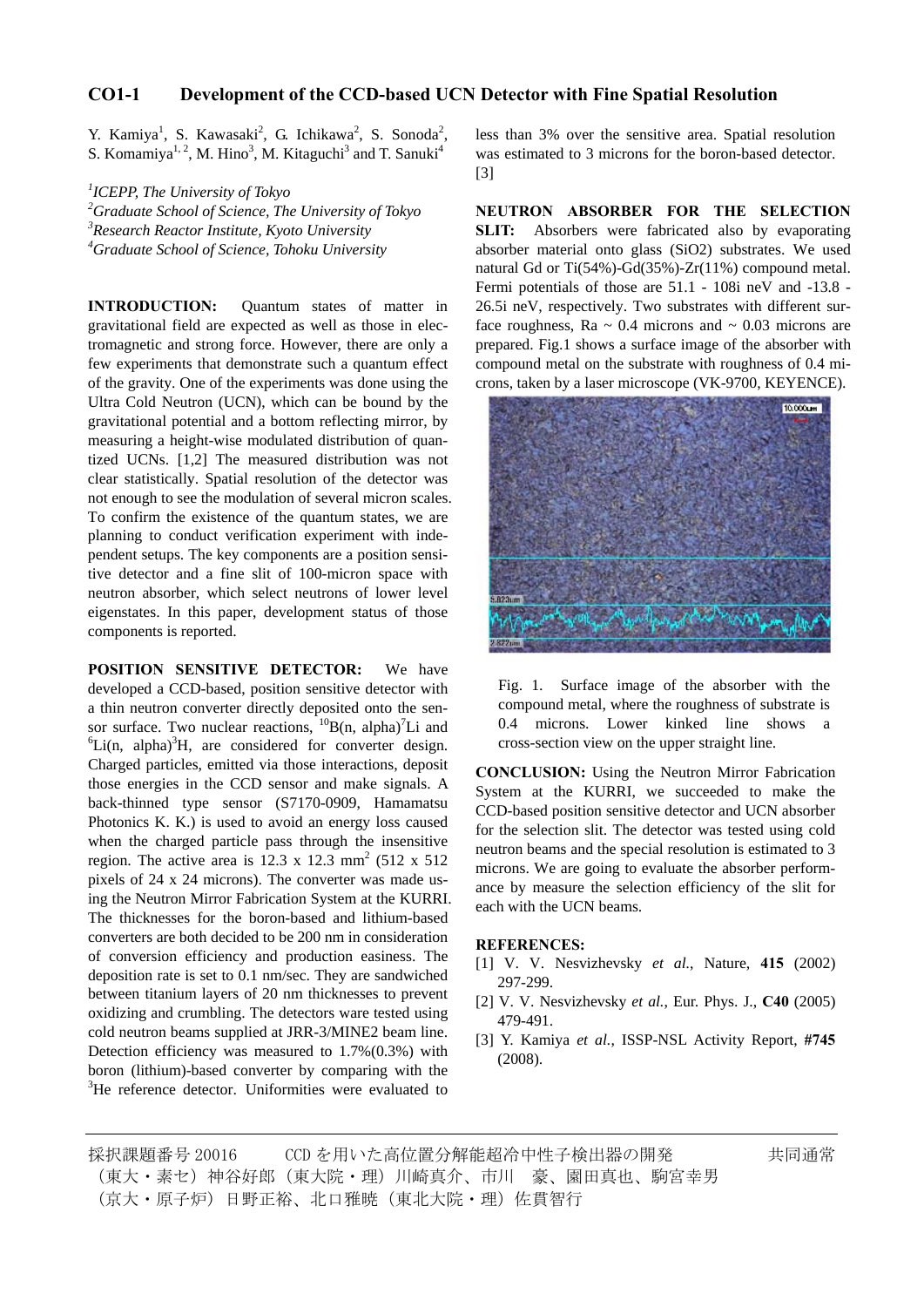# **CO1-2 Thickness of Adsorbed Layer on Metal Surfaces Measured by X-Ray and Neutron Reflectometry**

T. Hirayama, T. Torii<sup>1</sup>, T. Matsuoka<sup>2</sup>, K. Inoue<sup>3</sup> T. Ebisawa<sup>4</sup>, S. Tasaki<sup>5</sup> and M. Hino<sup>6</sup>

*Dept. of Mechanical Eng., Doshisha University Graduate School of Eng., Doshisha University Dept. of Mechanical Eng., Doshisha University Advanced Research Institute for Science and Eng., Waseda University Japan Atomic Energy Agency Dept. of Nuclear Eng., Kyoto University Research Reactor Institute, Kyoto University*

**INTRODUCTION:** Under a lubricated condition, "compatibility" between a sliding surface and a lubricant largely affects the friction coefficient of surface. The compatibility is dependent on many properties such as wettability of the surface, adsorptive performance of the lubricant to surfaces. To get better tribological performances, many studies have been conducted focusing on the compatibility between target surfaces and lubricants under boundary lubricated conditions. Even under full lubricated conditions, some reports say that the compatibility affects the friction properties on Stribeck curve. However, there have been no reports on the nano structures of interfaces between surfaces and lubricants through a direct observation or analysis of the interface. In this paper, thickness of adsorbed layer of additive in lubricant on metal surfaces is measured by X-ray and neutron reflectometry.

**EXPERIMENT:** The metal surfaces were obtained by PVD on an ultra-flat silicon block. Two kinds of metal surfaces, iron and cupper, were prepared for the study. The metal surfaces were soaked in lubricant (poli-alpha-olefin: PAO) in a specially-designed sample holder, and the neutron beam was directly entered to the metal/lubricant interface from the side of silicon block. Then, the instrument we used was a X-ray reflectometer in KURRI and a neutron reflectometer 'MINE' in Japan Atomic Energy Agency (JAEA), and the X-ray reflectivity profiles from the metal surface and the neutron reflectivity ones from the interface between metal surfaces and lubricant were obtained by the instruments.

**RESULTS** – **STRUCTURES:** The obtained neutron reflectivity profiles for the interface between iron surface and lubricant are shown in Fig. 1. Through an analytical fitting approach with Parratt's theory to the obtained profiles, we can see that the additive forms 3 nm-thick adsorbed layer on the iron surface. On the other hand, the adsorbed layer formed by additive was not observed on the cupper surface.

, **RESULTS – COEFFICIENTS OF FRICTION:** The coefficients of friction of each metal surface under boundary lubricated condition were measured using a ball-on-disk friction tester. The ball material and size are SUJ2 and  $S\phi$  3/16 inch. The applied load to the ball was 0.2 N. In the case of iron surface, the coefficient of friction considerably decreased when the additive was added in the PAO. However, on the other hand, the coefficient of friction of cupper surface was almost constant even after adding the additive in PAO. We conclude that the nano structure of interface between surface and lubricant are very influential to the friction property under lubrication.



Fig. 1. Neutron reflectivity profiles for the interface between iron surface and lubricant.

(Red: profile plots in air, blue: profile plots in poli-alpha-olefin (PAO) and green: profile plots in PAO with additive (acetic acid)).

採択課題番号 20017表面エネルギーの異なる DLC 膜表面における吸着層厚み測定 共同通常 (同志社大・理工)平山朋子、鳥居誉司、柏原貴士(京大・原子炉)日野正裕、北口正暁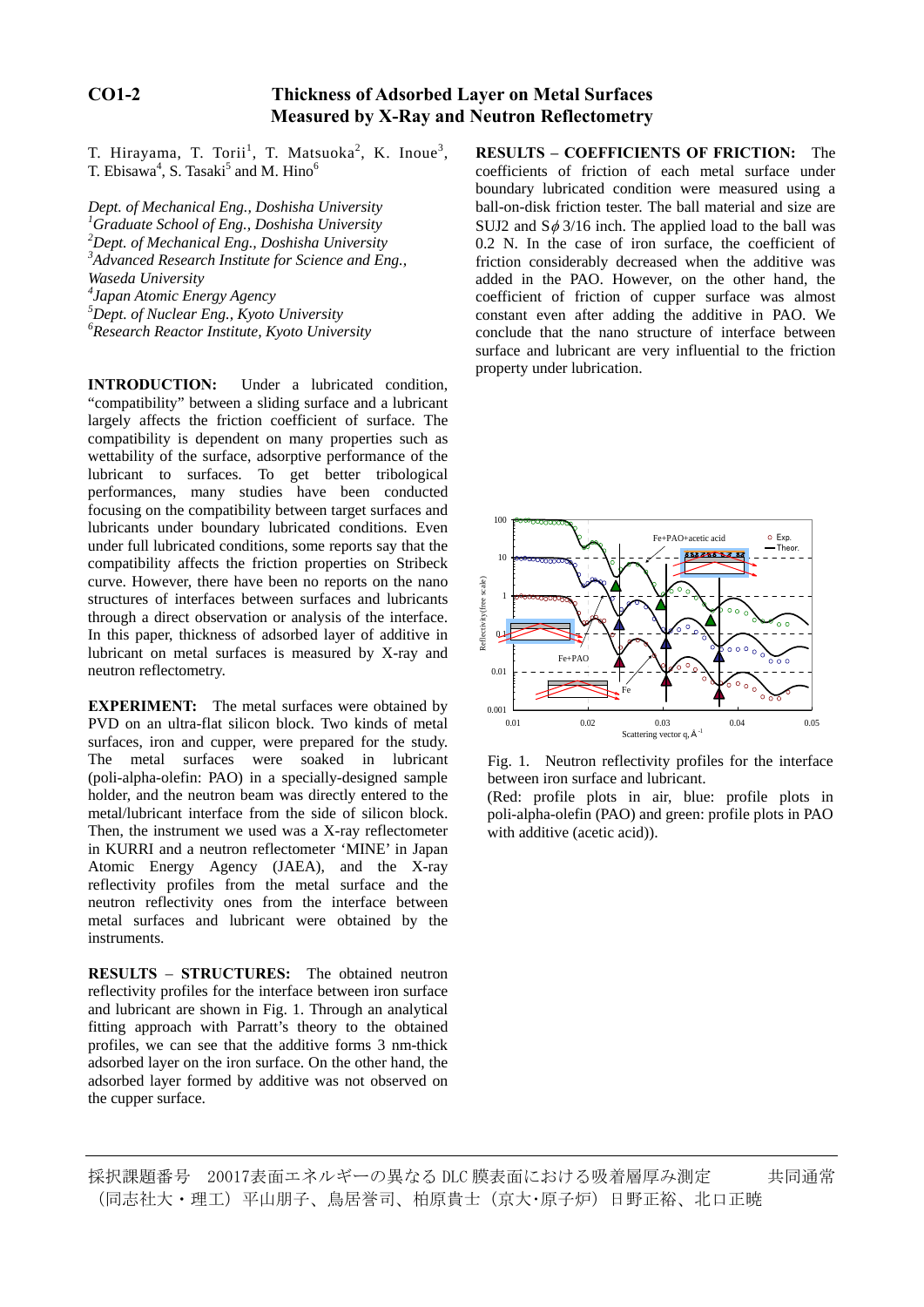### **CO1-3 Development of Cold Neutron Interferometer for Pulsed Source**

H. Funahashi, M. Kitaguchi<sup>1</sup>, Y. Seki<sup>2</sup>, M. Hino<sup>1</sup> K. Taketani<sup>3</sup> and H. M. Shimizu<sup>3</sup>

*Osaka Electro-Communication University 1 Research Reactor Institute, Kyoto University 2 Department of Physics, Kyoto University 3 KEK* 

**INTRODUCTION:** Neutron interferometry is a powerful technique for studying fundamental physics. A large dimensional interferometer for long wavelength neutrons has the advantage to increase the sensitivity to small interactions. Such a kind of interferometer was realized by using multilayer mirrors. Multilayer mirror is suitable for Bragg reflection of cold neutrons. We demonstrated Jamin-type interferometer for cold neutrons using beam splitting etalons (BSEs), which enables us to align the four independent mirrors within required precision [1]. A neutron supermirror is one of the multilayer with continuous latice constants, which reflects the wide range of the wavelength of neutrons. The interferometer can be applied to pulsed neutrons by using the BSEs with supermirrors. Such interferometer increase the neutron counts for high precision measurements, for example, Aharonov-Casher effect [2]. Wevelength dependence of the interaction in the interferometer also can be measured by the time of flight detection for pulsed neutrons.

**EXPERIMENTS:** As the first test we made polychromatic mirrors by using ion beam spattering in KURRI. The polychromatic mirror contained of two multilayers with the different lattice constants. The lattice constants were 15.8nm and 21.0nm respectively. We fabricated two polychromatic mirrors with intermediate gap layer of 500nm on the top of Si substrate. The distortion by the fabrication of the complex multilayer was compensated by making the thick monolayer of Si on the opposite side of the substrate. The flatness of the center of the mirror was better than 100nm of PV-value. This device enabled us to provide two separated paths of the Jamin-type interferometer for two wavelengths of neutrons. The experiment has been performed using the cold neutron beam line MINE2 at the JRR-3 reactor in JAEA. The beam has a wavelength of 0.88nm and a bandwidth of 2.7% in FWHM. In the case of monochromatic beam of MINE2, the polychromatic mirrors functions at two Bragg angles. The interferometer can be constructed at the two incident angles. We observed clear interference fringes at the incident angle of 1.14 degree and 1.62 degree, which were corresponding to the two multilayers in the polychromatic mirror (Fig. 1).

, **RESULTS:** We demonstrated the feasibility of cold neutron interferometer for pulsed source. Now we are planning to apply the supermirror for BSEs and to construct the interferometer for pulsed neutrons.



Fig. 1. Polychromatic multilayer mirrors with gap (top) and the interferometer using the mirrors (bottom). Clear interference fringes were observed at two incident angles.

#### **REFERENCES:**

[1] M. Kitaguchi *et al*., Phys. Rev. A, **67** (2003) 033609. [2] A. Cimmino *et al.*, Nucl. Instrum., Methods Phys. Res.

A, **440** (2000) 579.

採択課題番号 20024 冷中性子干渉計のための多層膜中性子ミラーの開発研究 III 共同通常 (大阪電通大)舟橋春彦(京大・原子炉)北口雅暁、日野正裕(京大院・理)関 義親、竹谷 薫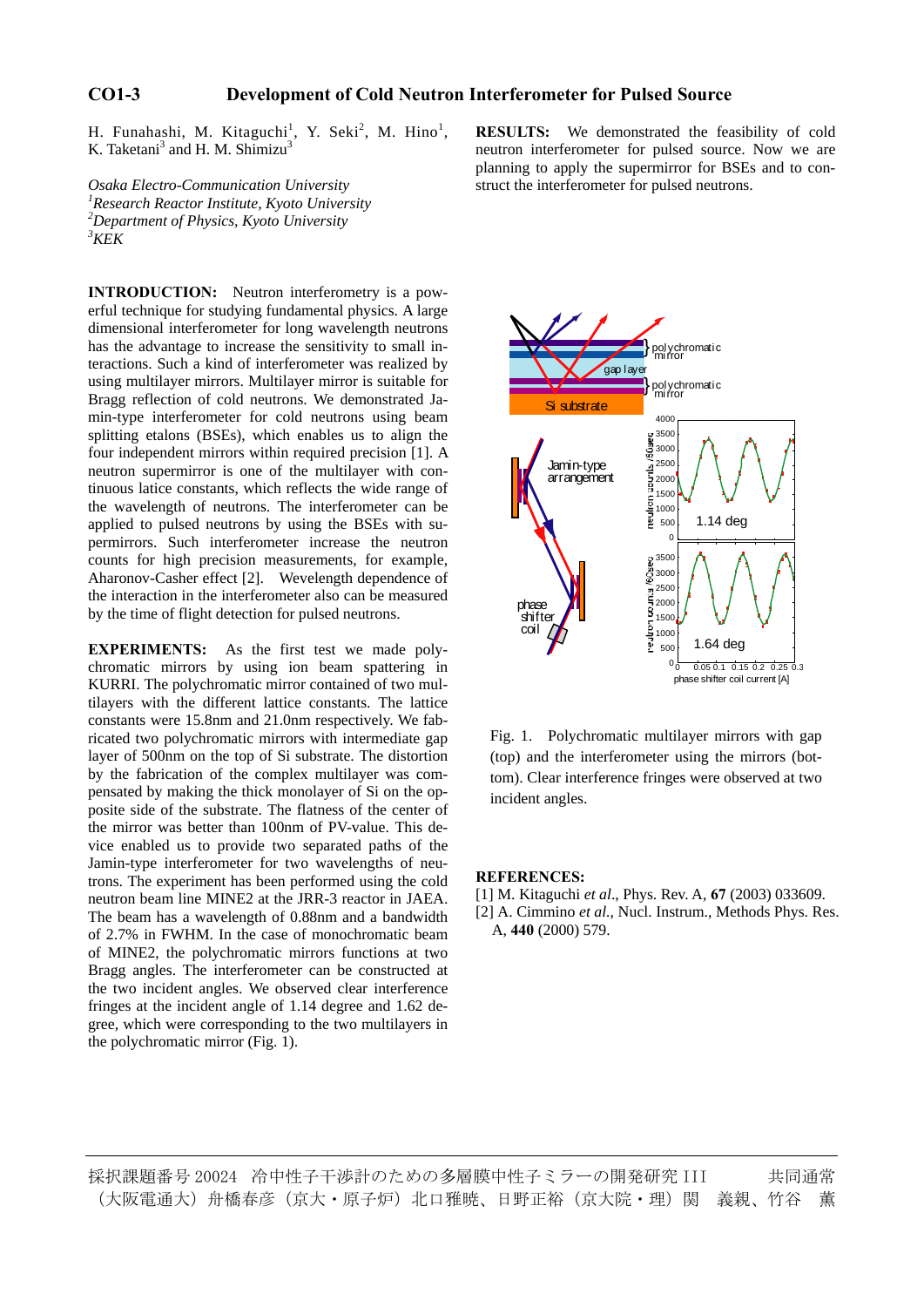### **CO1-4 Preparation of Hydrogen Storage Alloy Membrane and Analysis of the Surface Structure by X-ray Reflectivity**

K. Mori, M. Hino, T. Fukunaga, K. Iwase<sup>1</sup> and T. Ishigaki<sup>1</sup>

*Research Reactor Institute, Kyoto University 1 Frontier Research Center of Applied Nuclear Science, Ibaraki University* 

**INTRODUCTION:** Ti-V based bcc solid solution alloys are good candidates as an excellent hydrogen storage material, because the atomic ratio of hydrogen-to-metal (H/M) is around 2.0 [1,2]. The hydrogen storage alloy can be decomposed a hydrogen molecule into two metallic hydrogen's  $(H_2 \rightarrow H + H)$  on its surface, and then stores up a lot of H's. Therefore, this bcc alloy has attracted much attention as a promising catalyst material alternative to platinum (Pt) for proton ionic conductors.

 The aim of this study is to develop a functional catalyst membrane for the proton ionic conductors. Especially, in this work, we focused on the Ti-Cr-V bcc solid solution alloys, and attended to make its membrane. The obtained Ti-Cr-V alloy membrane was evaluated by X-ray reflectivity (XR).

**EXPERIMENTS:**  $Ti_{25}Cr_{35}V_{40}$  alloy was prepared by arc melting of the constituent elements in Ar atmosphere. The H/M is around 1.6, according to the pressure-composition (P-C) isotherms. The  $Ti_{25}Cr_{35}V_{40}$  ingot was evaporated in a vacuum, and then the  $Ti_{25}Cr_{35}V_{40}$ alloy membrane grown on a silicon basis was obtained, as shown in Fig. 1. The thickness and the surface-roughness were evaluated by the XR.



Fig. 1.  $Ti_{25}Cr_{35}V_{40}$  alloy membrane.

**RESULTS:** Figure 2 shows XR profile as a function of  $Q$ , scattering vector, for the  $Ti<sub>25</sub>Cr<sub>35</sub>V<sub>40</sub>$  alloy membrane. Some fringes are clearly observed in the XR profile; this means that there is a  $Ti_{25}Cr_{35}V_{40}$  alloy membrane with a fixed thickness. The solid curve in Fig. 2 is the result of

model fit, taking into account the X-ray form factor and density of membrane. As a result, the thickness was 18.2 nm, and the density of membrane was 5.90 g/cc, respectively.

The  $Ti_{25}Cr_{35}V_{40}$  alloy membrane has been also investigated by neutron reflectivity (NR) on the NR spectrometer, MINE-2, of Research Reactor Institute, Kyoto University (KURRI), installed at JRR-3 of Japan Atomic Energy Agency (JAEA). In the NR profile, there are some fringes obviously. The results of the NR experiments will be reported elsewhere. In addition, we are planning to charge H's into the  $Ti_{25}Cr_{35}V_{40}$  alloy membrane, carrying out the NR and the NR experiments. This work is now in progress.



Fig. 2. XR profile of  $Ti_{25}Cr_{35}V_{40}$  alloy membrane.

**REFERENCES:**

[1] K. Iwase, Y. Nakamura, K. Mori, S. Harjo, T. Ishigaki T. Kamiyama and E. Akiba, Alloys Compd., **404-406**  (2005) 99-102.

[2] K. Iwase, T. Kamiyama, Y. Nakamura, K. Mori, M. Yonemura, S. Harjo, T. Ishigaki and E. Akiba, Material Transactions, **47(2)** (2006) 271-274.

採択課題番号 20030 水素吸蔵合金薄膜を媒体とした新規プロトン移動型 共同通常 固体電解質の作製 (京大・原子炉)森 一広、日野正裕、福永俊晴 (茨城大・フロンティア応用原子科学研究センター)岩瀬謙二、石垣 徹